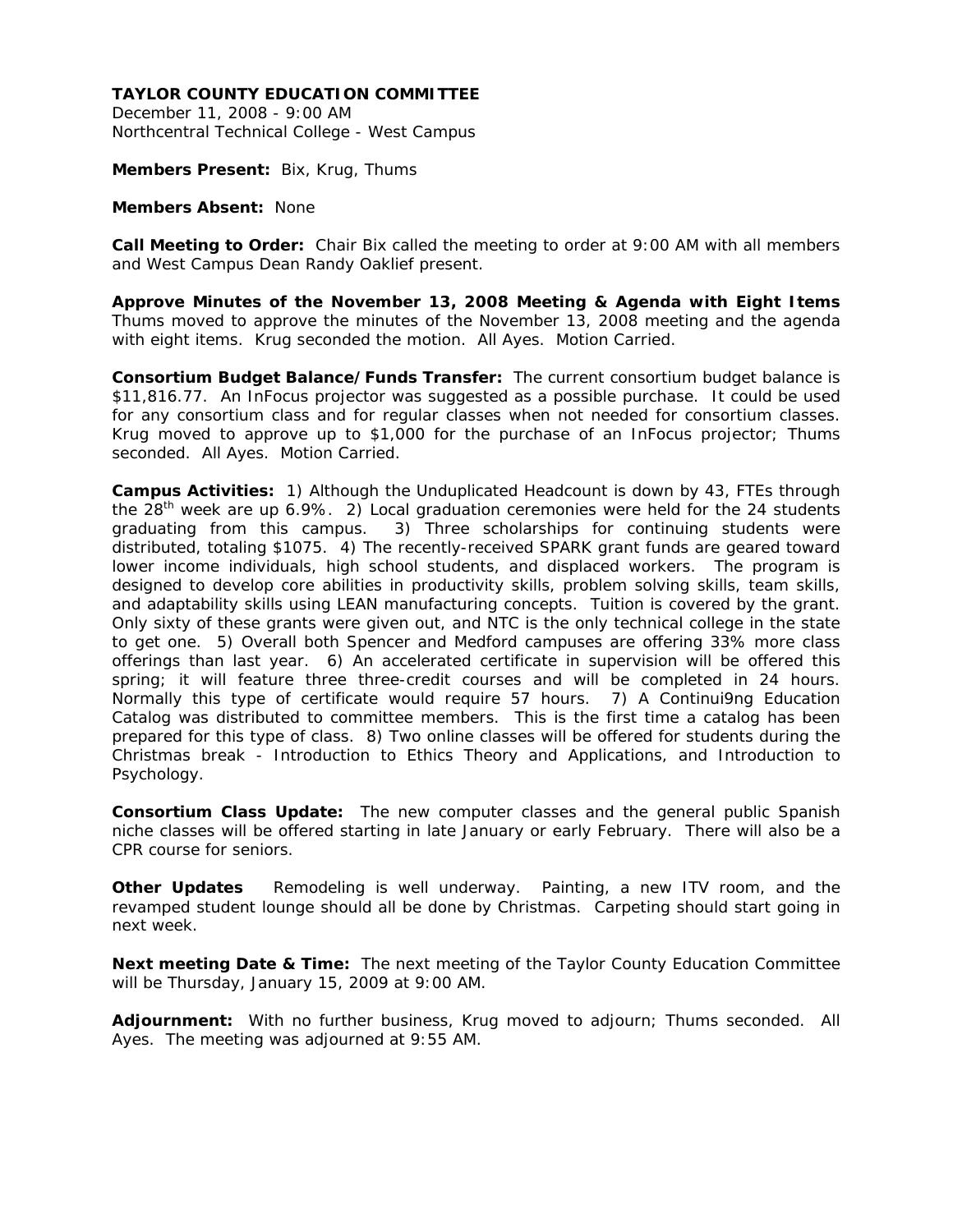November 13, 2008 - 9:00 AM Northcentral Technical College - West Campus

**Members Present:** Bix, Krug, Thums

#### **Members Absent:** None

**Call Meeting to Order:** Chair Bix called the meeting to order with all members present. Also in attendance was West Campus Dean Oaklief.

**Approve Minutes of the October 9, 2008 meeting & the Agenda with Eight Items:**  Thums moved to approve the minutes of the October 9, 2008 meeting and the agenda with eight items; Krug seconded. All Ayes. Motion Carried.

**Consortium Budget Balance/Funds Usage:** Current figures on the consortium budget balance were not available.

**Campus Activities:** Classes on starting your own business are beginning now. The Specific Production Academics for Regional Knowledge (SPARK) classes are also gearing up. They cover critical core manufacturing, quality manufacturing, and manufacturing principles for displaced and low-income workers. A SPARK grant of \$1.9 MM has been given to NTC to work on re-training and building regional partnerships with rural high schools. FTEs are still running at over 112% of last year.

**Consortium Class/Update:** The next series of computer classes are already running, and the next series is scheduled for next semester. Spanish classes will probably begin after the first of the year.

**Other Updates:** The West Campus will be having more classes, especially in general education. There should be one-third more in 2009 than in 2008. As part of NTC's commitment to work closer with local high schools, two classes in lego robotics will be offered. More remodeling and painting in the building should start the week of December 1. Then the carpeting will go in. The room divider issue is more complicated than originally thought, but it should be done around the same time.

**Next Meeting Date & Time:** The next meeting of the Taylor County Education Committee will be Thursday, December 11, 2008 at 9:00 AM.

**Adjournment:** With no further business, Thums moved to adjourn the meeting; Krug seconded. All Ayes. The meeting was adjourned at 9:48 AM.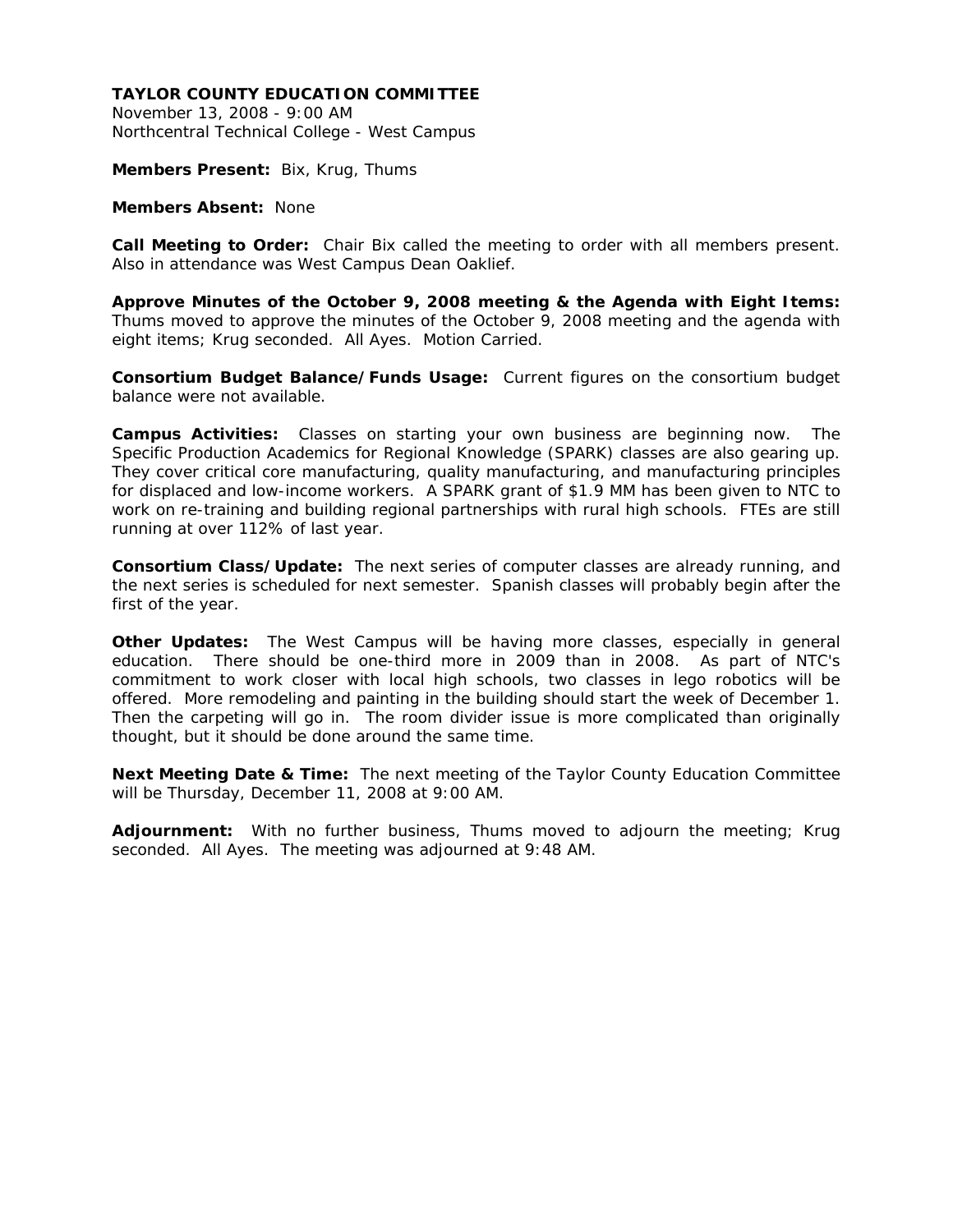October 9, 2008 - 9:00 AM Northcentral Technical College - West Campus

**Members Present:** Bix, Krug, Thums

**Members Absent:** None

**Call Meeting to Order:** Chair Bix called the meeting to order with all members present. Also in attendance was West Campus Dean Oaklief.

**Approve Minutes of the September 11, 2008 meeting and the Agenda with Eight Items:** Thums moved to approve the minutes of the September 11, 2008 meeting and the agenda with eight items; Krug seconded. All Ayes. Motion Carried.

**Consortium Budget Balance/Funds Usage:** The consortium budget balance is currently at \$11,816.77.

**Campus Activities:** As of week 19 of the fiscal year, the West (Medford) campus is running at 106.06% of last year's FTEs. Dean Oaklief has been promoting the Learning Center, and that activity is paying off. Last year at this time, the unduplicated head count was 94; this year it is 164. Enrollments in the electromechanical and accounting programs are way up. Forty-six percent of enrollment is focused on general education classes.

**Consortium Class/Update:** The computer class series is being run again with the third of five classes just finishing. Dean Oaklief is still exploring the Spanish classes as another series of classes to be run through this program. Other ideas are CPR/First Aid for seniors, self-defense for seniors, and babysitting classes for grandparents who take care of their grandchildren.

**Other Updates:** Our Water Aerobics instructor has "burned out". We are looking for two new instructors to run the program. A series of classes covering "How to Start Your Own Business" will be beginning shortly.

**Next meeting Date & Time:** The next meeting of the Taylor County Education Committee will be Thursday, November 13, 2008 at 9:00 AM.

**Adjournment:** With no further business, Thums moved to adjourn the meeting; Krug seconded. All Ayes. The meeting was adjourned at 9:50 AM.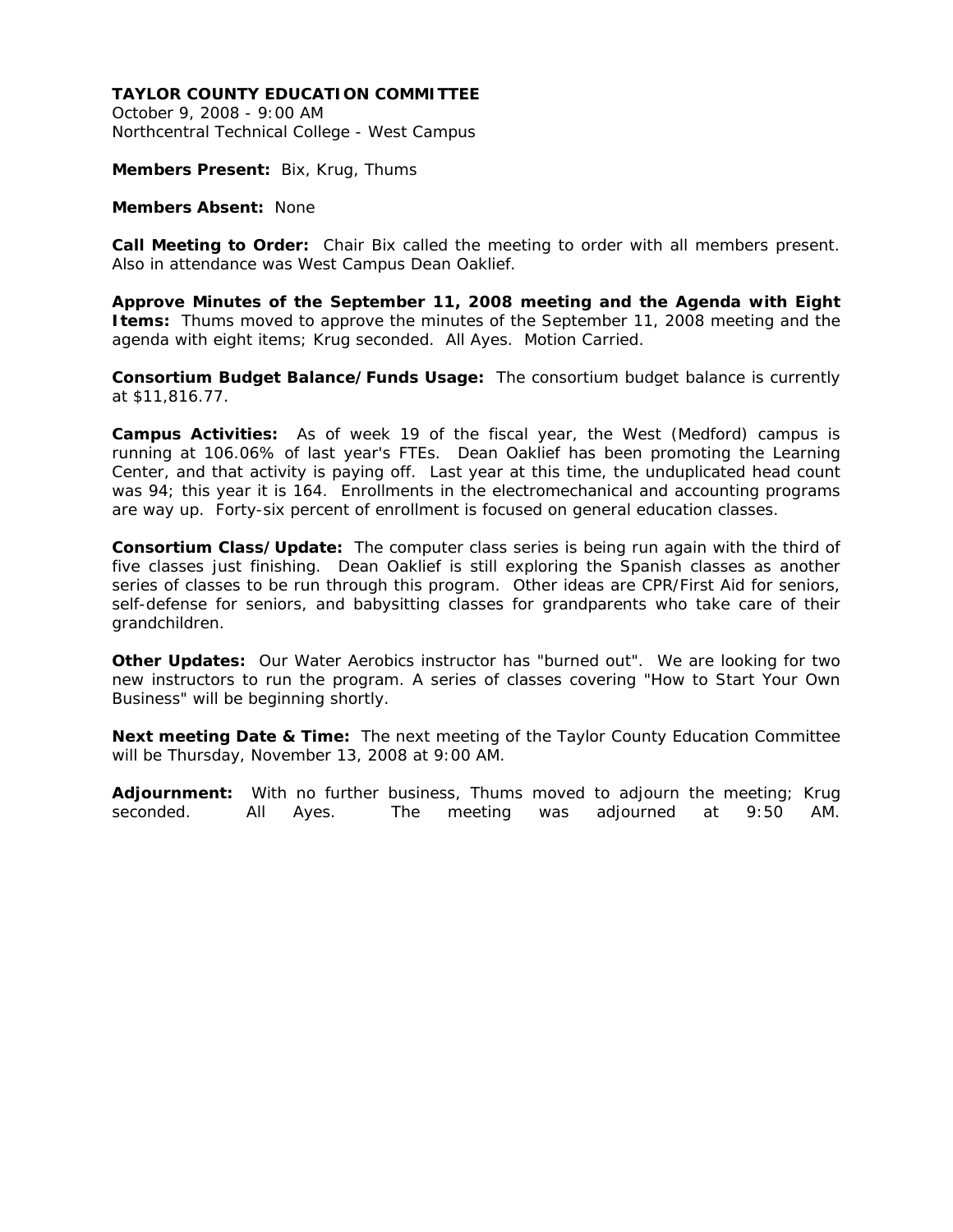September 11, 2008 - 9:00 AM NTC - West Campus

**Members Present:** Bix, Krug, Thums

**Members Absent:** None

**Call Meeting to Order:** Chair Bix called the meeting to order at 9:00 AM with all present. Also in attendance was West Campus Dean Randy Oaklief.

**Approve Minutes of August 14, 2008 Meeting:** Krug moved to approve the minutes of the August 14, 2008 meeting; Thums seconded. All Ayes. Motion Carried.

**Approve Agenda:** Thums moved to approve the agenda with eight items; Krug seconded. All Ayes. Motion Carried.

**Consortium Budget Balance/Funds Usage:** The current balance of the consortium fund is \$11,664.97, compared with \$11,912.47 last month. There are quite a few people interested in continuing water aerobics classes, but we may have no instructor. Dean Oaklief will be looking for someone with Red Cross Water Safety Instructor qualifications.

Campus Activities: For the 15<sup>th</sup> week of the fiscal year, totals are 140% of last year's 15<sup>th</sup> week.

**Consortium Class Update/Spanish Classes:** All computer classes are scheduled for the upcoming year; not all are full yet. Spanish classes will be set up for tourists, and books will be needed. The Commission on Aging will be involved again in getting participants. Krug moved to try buying books for one class to see how it works; Thums seconded the motion. All Ayes. Motion Carried. Carol Ewan has been hired as an adjunct CNA instructor. This could add 30 more students to the program this year.

**Other Updates:** NTC has a five-year plan to create centers of excellence at the various campuses. Medford would be the mecha-tronics center. There is a signed agreement with the University of Wisconsin - Stout so that all courses from NTC's two-year degree in this program will transfer to a four-year degree there. NTC also will be working with local high schools to get them new technology equipment. The high school teachers would also be instructors through NTC. Credits received by the high school students would transfer to NTC's two-year programs. Eventually this campus will have a large flex lab for the mechanical, hydraulics, and electronics program. NTC is starting talks with Taylor County to purchase the campus. At the present time, NTC owns all or parts of every campus except Taylor County.

**Next Meeting:** The next meeting of the Taylor County Education Committee will be Thursday, October 9, 2008 at 9:00 AM.

**Adjournment:** With no further business, Thums moved to adjourn; Krug seconded. All Ayes. The meeting was adjourned at 9:44 AM.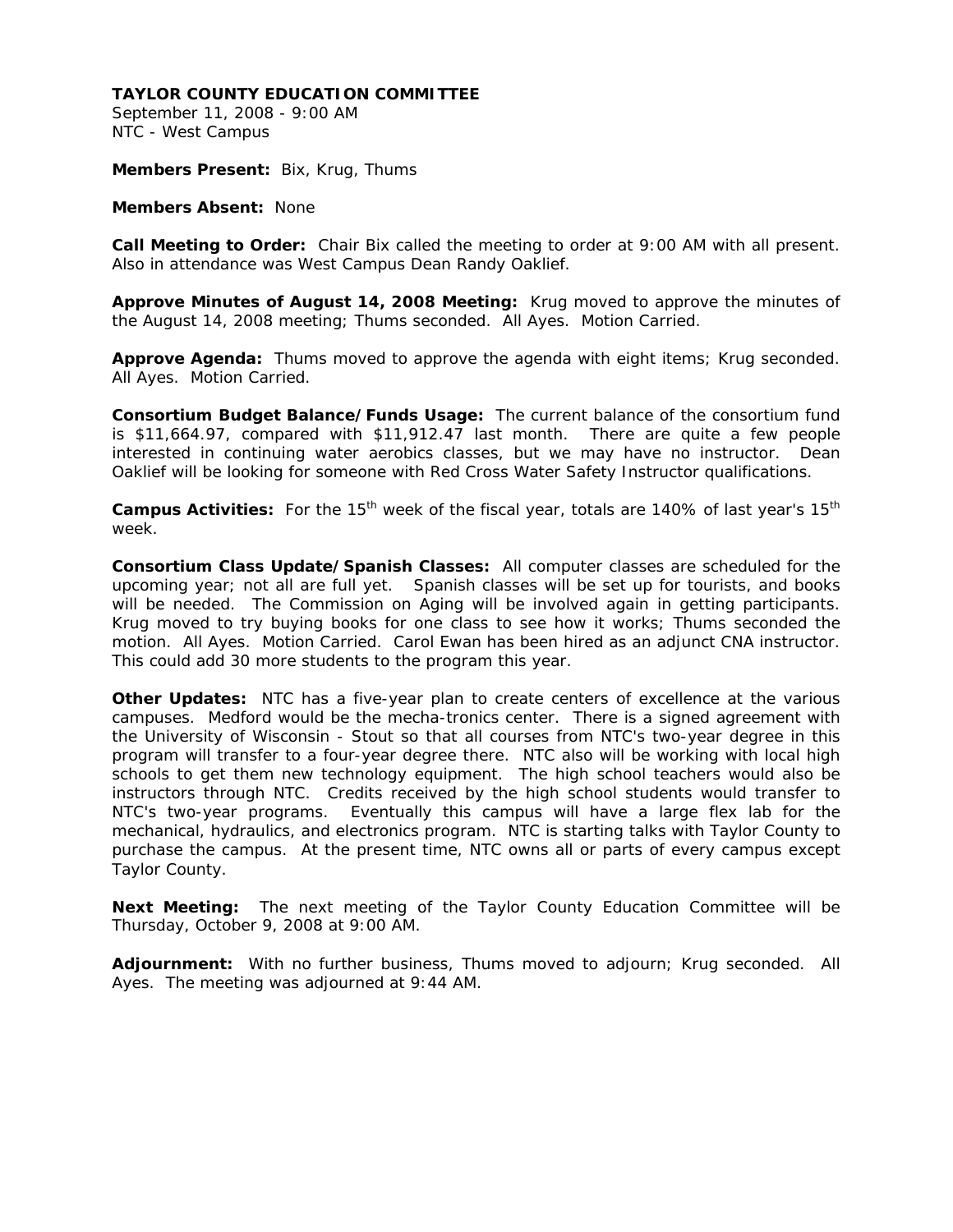Thursday, August 14, 2008 Northcentral Technical College - West Campus

**Members Present:** Bix, Krug.

**Members Absent:** Thums.

**Call Meeting to Order:** Chair Bix called the meeting to order at 9:30 AM. Also present was NTC-West Campus Dean Oaklief.

**Approve Minutes of the July 10, 2008 Meeting:** Krug moved to approve the minutes of the July 10, 2008 meeting; Bix seconded. All Ayes. Motion Carried.

**Approve Agenda:** Krug moved to approve the agenda with eight items; Bix seconded. All Ayes. Motion Carried.

**Consortium Budget Balance/Funds Usage:** The Consortium Budget Balance is \$11,912.47 as of June 30, 2008. Still to be deducted from this amount are the twenty-five books purchased for the computer classes. Another series of these classes will be offered in September.

**Campus Activities:** The fall semester begins August 18. FTEs are 38% over this point last year. The free classes at the Learning Center are now being advertised so that everyone will become aware of this opportunity to get a GED or HSED. Carol Ewan, formerly a vicepresident at Memorial Health Center, will be teaching 3 CNA classes as adjunct faculty. This is in addition to the six classes taught by Norma Thums, our full-time faculty member in this program. Ag classes will be taught in person at the Medford campus and broadcast to Phillips and Spencer. Medford will be the lead campus along the western corridor of NTC. An extensive marketing program is being launched to let everyone know of these classes. NTC will be working with those area high schools that do not currently have Ag programs.

**Consortium Class Update - Spanish Classes:** A number of 16-hour Spanish classes will be offered; these classes will be divided into two-hour sessions. The one offered for workplaces can be tailored to fit individual businesses.

**Other Updates:** Governor Doyle was in Medford to present the \$55,000 grant for workforce training through Hurd, WeatherShield, and Kraft.

**Next Meeting Date & Time:** The next meeting of the Taylor County Education Committee will be Thursday, September 11, 2008 at 9 AM.

**Adjournment:** With no further business, Krug moved to adjourn; Bix seconded. All Ayes. The meeting was adjourned at 10:37 AM.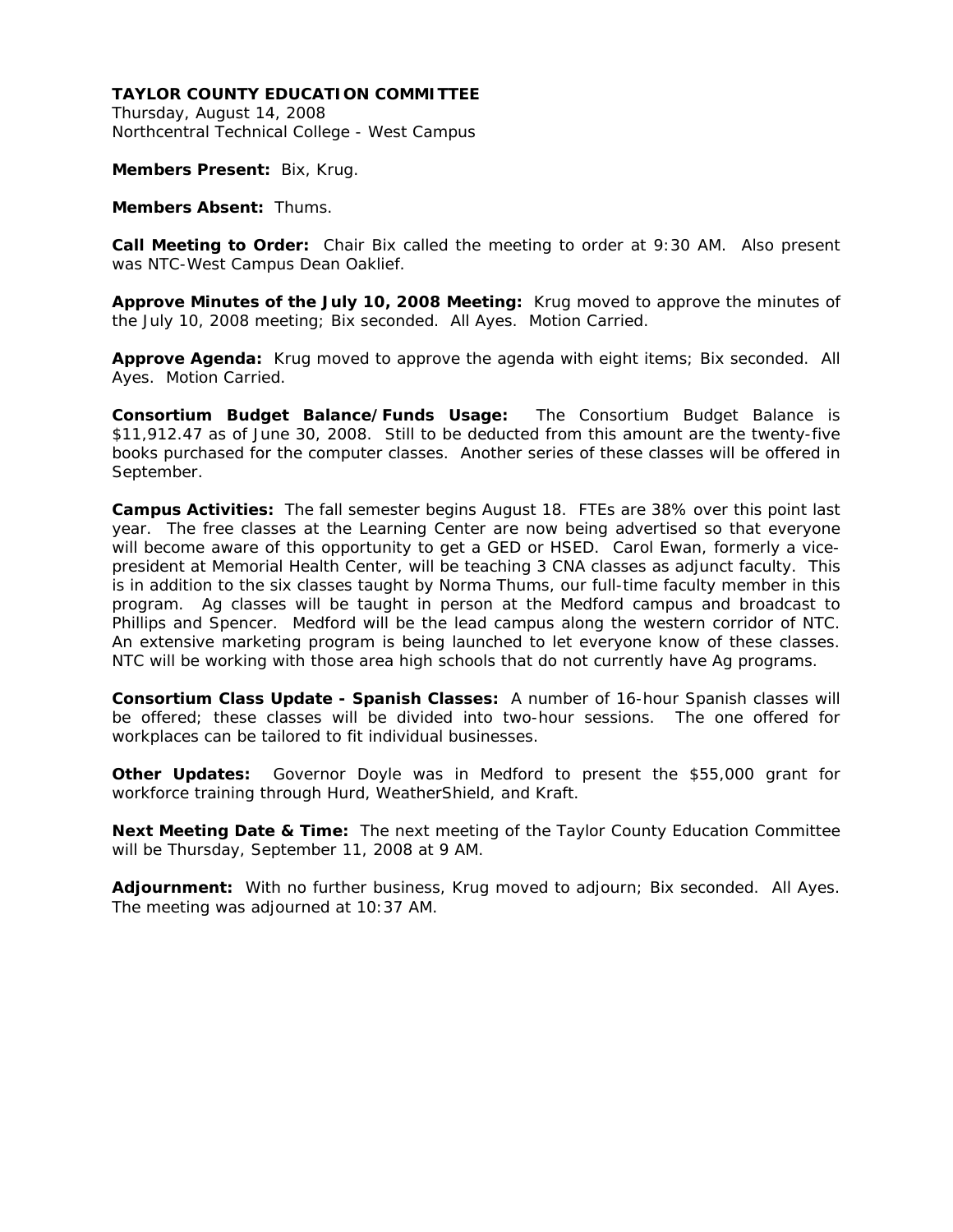July 10, 2008 10:00 AM Northcentral Technical College - West Campus

#### **Members Present:** Krug, Thums

#### **Members Absent:** Bix

**Call to Order:** Vice Chair Krug called the meeting to order with two members present. Also in attendance was West Campus Dean Oaklief.

**Approve Minutes of the June 12, 2008 Meeting & Agenda With eight Items:** Thums moved to approve the minutes of the June 12, 2008 meeting and the agenda with eight items; Krug seconded the motion. All Ayes. Motion Carried.

**Consortium Budget Balance/Funds Usage:** The current balance in the consortium account is \$11,912.47. Books are ordered for the next round of computer classes.

**Campus Activities:** The Medford Manufacturing Consortium Workforce Advancement Training Grant has been approved. The consortium consists of Hurd, WeatherShield, and Kraft. About 25% of the grant will go toward supervisory training and 75% for electromechanical training. This grant will serve approximately 144 individuals. The classes started July 10, 2008. The CNA program has a wait list of 45. Dean Oaklief has submitted the name of an adjunct instructor to the state for approval. It is hopefully that NTC will add 2-3 classes.

**FTEs & Headcount:** The final report for the school year 2007-2008 has been issued; NTC is up 9.1% over last year. The West Campus (Medford) has the greatest increase, 29.1% with 116.2 FTE's (an increase of 26.2 FTE's over last year). The 2008 summer FTE's for the West region is up 10.6% over last summer.

**Consortium Class Update/Discussion of Future Classes:** The next computer class will start July 12, 2008 and be two-4 hour sessions. The class is full. The books are ordered. The remaining computer classes will start in August. Dean Oaklief stated that he is investigating having Spanish classes and will report to the committee.

**Other Updates:** Much of the remodeling budget was approved. The major items are included….carpeting and painting the hallways, installing the moveable wall in rooms M112- 110 to create two smart classrooms, the CNA class will be moved into the student lounge and the kitchen will be changed into the new student lounge. NTC will be adding over 14 new continuing education workshops to the fall scheduling. The new agricultural classes will start in October. Medford will originate the classes with the classes being broadcasted to the Phillips and Spencer Campuses by ITV.

**Next Meeting Date & Time:** The next meeting of the Taylor County Education Committee will be Thursday, August 14 at 9 AM.

**Adjournment:** With no further business, Thums moved to adjourn; Krug seconded. All Ayes. The meeting was adjourned at 10:05 AM.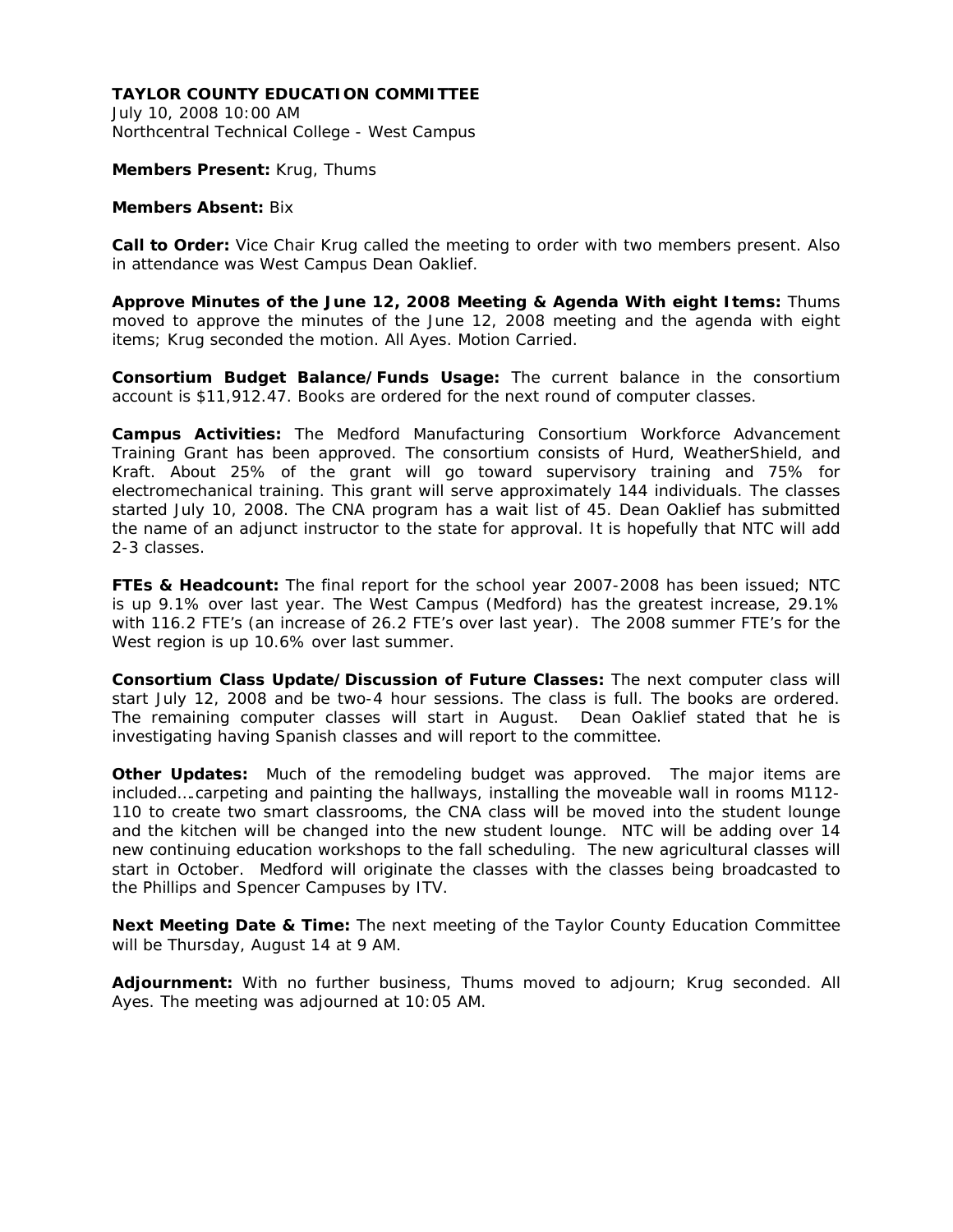June 12, 2008 10:00 AM Northcentral Technical College - West Campus

**Members Present:** Bix, Krug, Thums

#### **Members Absent:** None

**Call To Order:** Chair Bix called the meeting to order with all members present. Also in attendance was West Campus Dean Oaklief.

**Approve Minutes of the May 15, 2008 Meeting & Agenda With Ten Items:** Krug moved to approve the minutes of the May 15, 2008 meeting and the agenda with ten items; Thums seconded the motion. All Ayes. Motion Carried.

**Consortium Budget Balance/Funds Usage:** The current balance in the consortium account is \$12,422.47. Books will be ordered for the next round of computer classes.

**Campus Activities:** This evening (June 12) a meeting will be held for potential adjunct instructors. It is anticipated that nine people will attend with another five people unable to attend this evening. The Medford Manufacturing Consortium is applying for a Workforce Advancement Training Grant. The consortium consists of Hurd, WeatherShield, and Kraft. About 75% of the grant will go toward supervisory training and 25% for electromechanical training. It is hoped this grant will serve 30-40 individuals. The CNA program has a wait list of 45. All of the WeatherShield displaced workers have signed up for some training to get more job-related skills.

**FTEs & Headcount:** As of the most recent report, NTC is up 9.2% over last year at this time. The West Campus (Medford) has the greatest increase, 28.8%. The high gas prices may be working to our advantage, as more people now prefer to take classes closer to home.

**Job Service Update - JoAnn Slaga:** JoAnn Slaga was present to give an update on Job Service activities. The Job Center consists of Job Service (JobNet), CEP, NTC, DVR, and Human Services, all working together to provide seamless assistance to their clients. Job Service covers Ashland, Bayfield, Burnett, Douglas, Iron, Price, Rusk, Sawyer, Taylor, and Washburn counties. Their clients consist of dislocated workers, adults, out-of-school youth, and in-school youth. NWCEP can assist their clients with tuition, books, transportation costs, work clothes, and tools. On August 7, 2008, NTC and CEP will sponsor a job fair at NTC.

**Consortium Class Update/Discussion of Future Classes:** We will be having more computer classes. Enough people are on the wait list to completely fill the first round of classes.

**Other Updates:** Dean Oaklief will be meeting with the NTC officials and the other regional deans to determine if the Medford project gets completed in full this summer or if it will be done by halves. A public budget hearing for NTC will be held on July 18.

**Next Meeting Date & Time:** The next meeting of the Taylor County Education Committee will be Thursday, July 10 at 9 AM.

**Adjournment:** With no further business, Thums moved to adjourn; Krug seconded. All Ayes. The meeting was adjourned at 10:04 AM.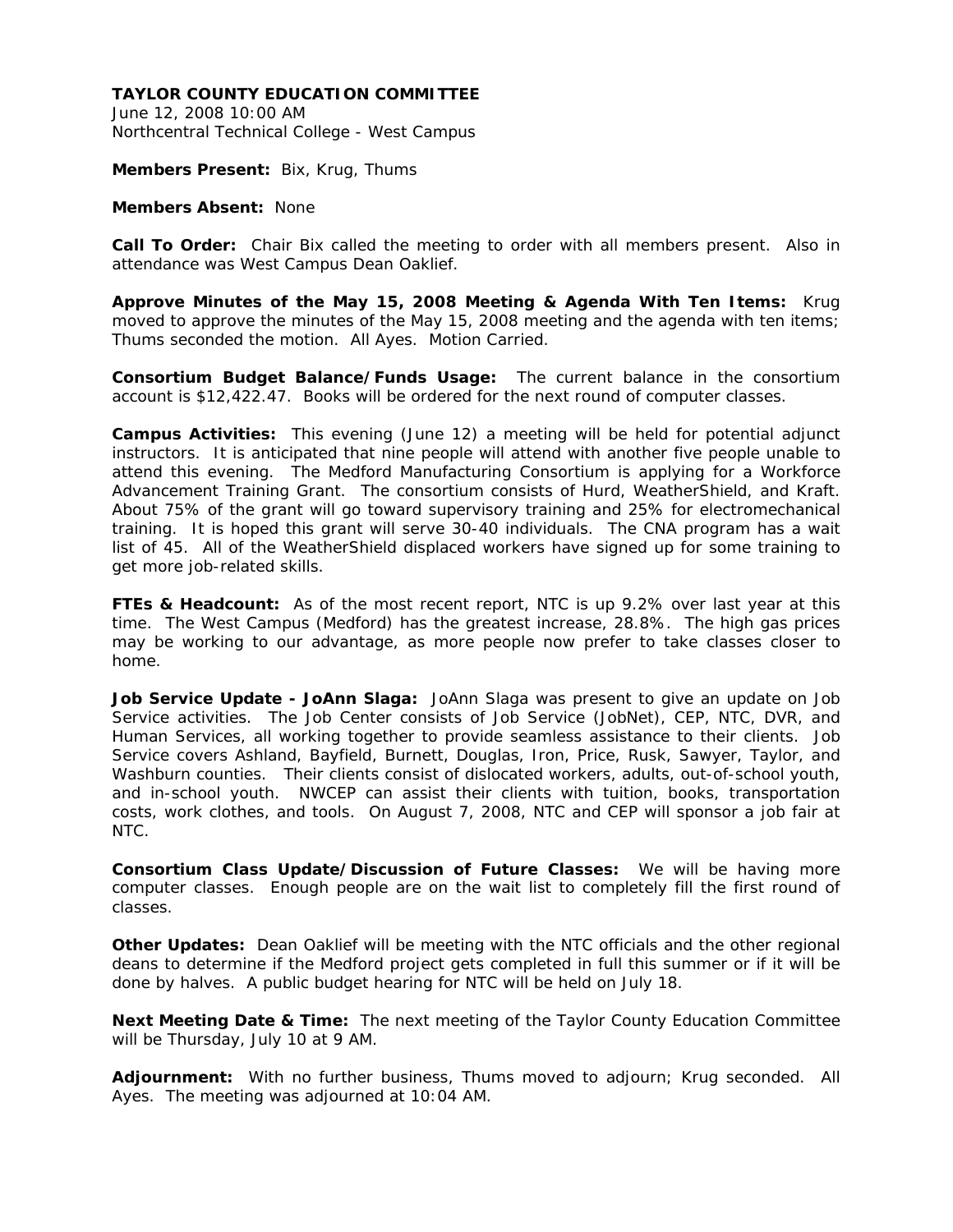May 15, 2008 9:00 AM Northcentral Technical College - West Campus

**Members Present:** Bix, Krug, Thums

#### **Members Absent:** None

**Call Meeting To Order:** Chair Bix called the meeting to order with all members present. Also in attendance was West Campus Dean Oaklief.

**Approve Minutes of the April 24, 2008 Meeting & Approve Agenda with Nine Items:**  Krug moved to approve the minutes of the April 24, 2008 Meeting and the agenda with nine items; Bix seconded. All Ayes. Motion Carried.

**Consortium Budget Balance/Funds Usage:** The Consortium Budget Balance through March 31, 2008 was \$9,860.30. This includes deductions for course fees and books for the computer classes offered this past semester. Approximately 25 more books need to be ordered. Funds may be requested for additional water aerobics equipment.

**Campus Activities:** Over 30 scholarships were presented to students in the Medford/Spencer campus area; this is the most ever. Almost \$300,000 in scholarships were given out in the 10-county NTC area. Oaklief would like to have A Day For NTC - Medford scholarship drive in spring 2009 to get more funds from this area that would go to Taylor County students.

**FTEs & Headcount:** FTEs as of May 12 are 114, which is 25% greater than last year. Unduplicated Head Count is 1,695, and duplicated is 2,164. The Hurd grant accounts for 8 FTEs. The Medford Manufacturing Consortium has submitted grant requests totaling \$72,890 for three other manufacturing firms in the area. We should know soon whether we will get these grants.

**Consortium Class/Update/Discussion of Future Classes, Buying Additonal Books:**  Two sets of consortium computer classes will be offered, starting in summer and going through fall. We have almost enough students for all the classes already on wait lists. "Welcome to the World of Computers" will be a two-part class, costing \$23.41 for regular students and \$4.00 for seniors. Other classes covering Microsoft Word, The Internet, Using Email, Buying & Selling on eBay, and using Digital Camera and Editing Equipment will be offered at \$13.71 or \$4.00 for seniors. More books need to be ordered for these classes. Krug moved to purchase an additional 25 books for these computer classes from consortium funds; Thums seconded. All Ayes. Motion Carried.

**Other Updates:** A blood drive was held on campus with over 30 people signing up to give blood. Twenty-three were eligible. Most of the Alternative High School students donated. The Committee decided to have future meetings on the second Thursday of the month at 9 AM unless conflicts occur.

**Next Meeting Date & Time:** The next meeting of the Taylor County Education Committee will be Thursday, June 12 at 9 AM.

**Adjournment:** With no further business, Thums moved to adjourn; Krug seconded. All Ayes. The meeting was adjourned at 10:08 AM.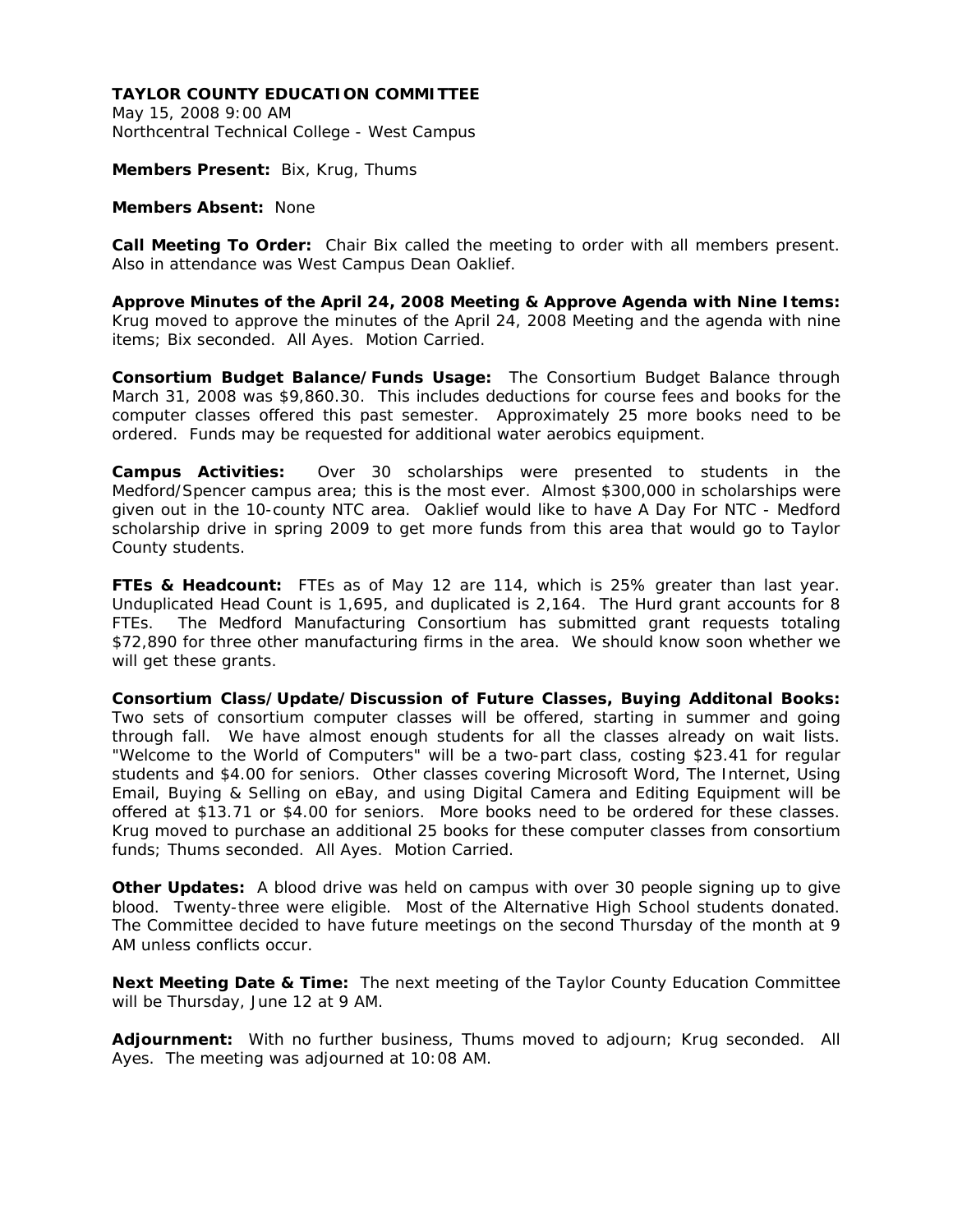April 24, 2008 10:00 AM Northcentral Technical College - West Campus

**Members Present:** Bix, Krug

**Members Absent:** Thums

**Call Meeting To Order:** Chair Bix called the meeting to order at 9:00 AM. Also present was West Campus Dean Oaklief.

**Approve Minutes of the March 20, 2008 Meeting:** Krug moved to approve the minutes of the March 20, 2008 meeting; Bix seconded. All Ayes. Motion Carried.

**Approve Agenda:** Krug moved to approve the agenda with nine items; Bix seconded. All Ayes. Motion Carried.

**Consortium Budget Balance/Funds Usage:** The consortium budget balance as of February 29, 2008 was \$10,479.05. So far, deductions have not been made for the computer classes offered this semester. There were no new proposals for funds usage at this time.

**Campus Activities:** This year NTC is giving out 19 scholarships to Taylor County residents; six of these scholarships are from Taylor County businesses. The total of the scholarships: \$10,500. Most of the Taylor County scholarships were developed through A Day For NTC - Taylor County in past years. This program will be reinstated in spring, 2009. Seven students are graduating this spring.

**FTEs & Headcount:** FTEs so far this year are 108.40, compared with 97.12 in 2005, which was the West Campus' best year. Last year at this time, the campus had 89.88 FTEs. Unduplicated headcount is 1,695, and duplicated is 2,164. The West Campus is leading NTC in growth this year.

**Consortium Class/Update/Discussion of Future Classes:** The consortium computer classes may be offered next fall with a different format through Adult Basic Education. These classes would then be free. This summer, the plan is to offer them as they were this spring, and the charge would be minimal. The summer classes would be more versatile. In addition it is hoped that this campus will soon be offering certificates in general studies, agriculture, and leadership.

**Other Updates:** Dean Oaklief has met with five large manufacturers in the area in an attempt to develop more grants similar to the one offered through Hurd this year. It looks like three may be set up this next year, covering 35-40 people. The remodeling project may become a multi-year project. The large room, which was developed from the old gym, will become two "smart" classrooms with a movable room divider. The two "smart" classrooms across the hall will become three. The flex lab will be developed into three working areas, the lounge would become a teaching area for the nursing program, and the kitchen will become the student lounge. It is hoped that the lobby can also be remodeled and the hallways re-carpeted. Taylor County has agreed to provide \$10,000 of the remodeling cost; NTC will be providing the rest.

**Next Meeting Date & time:** The next meeting of the Taylor County Education Committee will be May 15, 2008 at 9 AM.

**Adjournment:** With no further business, Krug moved to adjourn; Bix seconded. All ayes. The meeting was adjourned at 9:59 AM.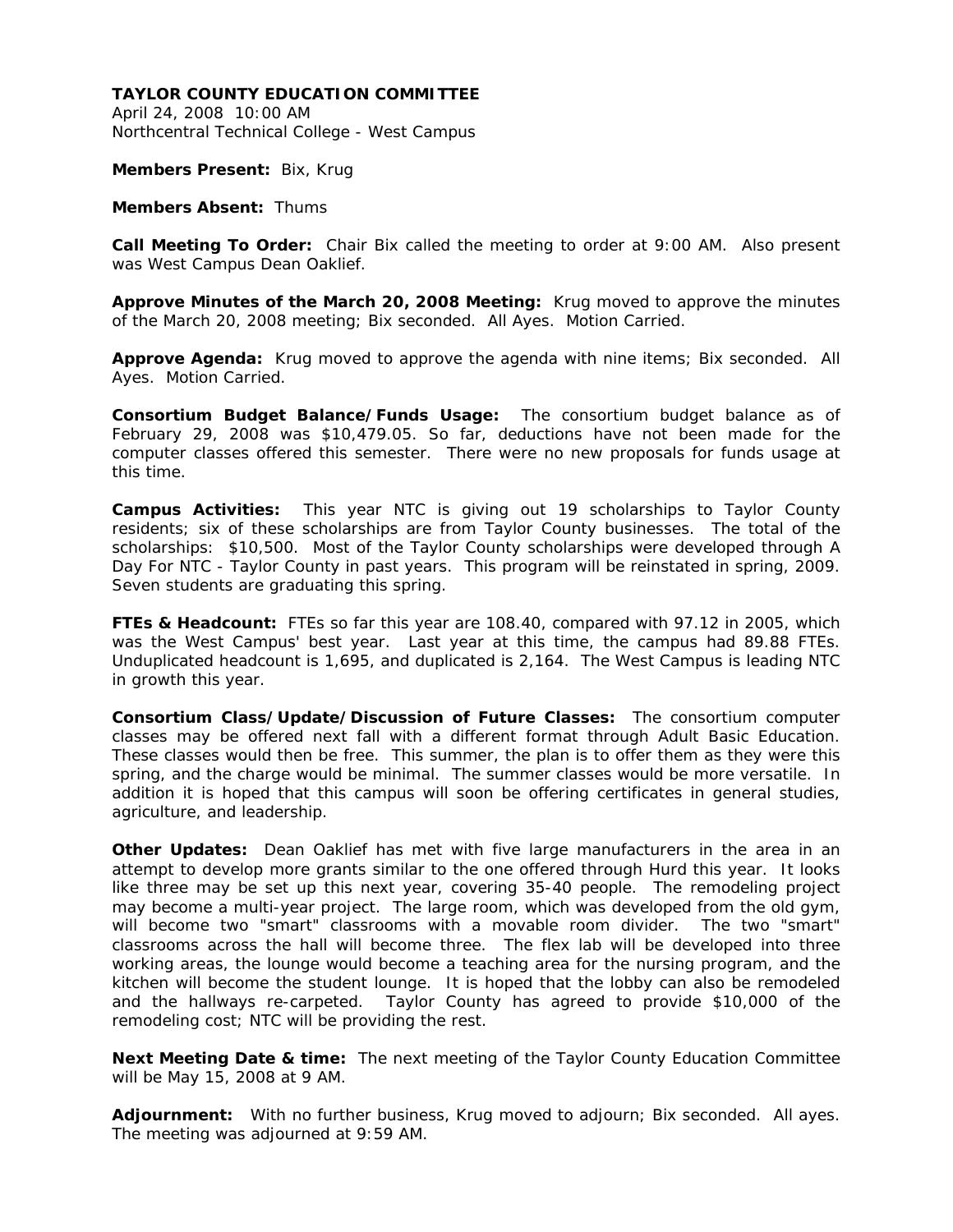March 20, 2008 Northcentral Technical College - West Campus

**Members Present:** Bix, Krug, Thums

**Members Absent:** None

**Call Meeting To Order:** Chair Bix called the meeting to order at 9:00 AM. Also in attendance was West Campus Dean Oaklief.

**Approve Minutes Of February 21, 2008 Meeting:** Thums moved to approve the minutes of the February 21, 2008 meeting; Krug seconded. All Ayes. Motion Carried.

**Approve Agenda:** Krug moved to approve the agenda with ten items; Thums seconded. All Ayes. Motion Carried.

**Consortium Budget Balance/Funds Usage/Approval of the 1st Class Billing & Books:** The Consortium budget balance as of January 31, 2008 was \$10,959.05. Because of a misunderstanding between the interim dean and NTC, there will be a charge of \$4.00 for each of the ten senior citizens in attendance at the recent computer classes. In addition, there will be a charge of \$13.21 for each of the three non-senior citizens in attenance. This totals \$79.63. Twenty-five (25) books were also ordered for the classes. These cost \$618.75. Krug moved to approve \$698.38 for books and tuition for the recent computer classes; Thums seconded. All Ayes. Motion Carried. The original amount allotted for these classes was \$2500.

**Campus Activities:** In May, four sets of Real Estate continuing education classes will be held on a face-to-face basis.

**FTEs & Headcount:** So far this year, the NTC-West Campus has 102.47 FTEs, which is (19 FTEs) 22% more than last year at this time. A lot of this increase is due to the Hurd grant which will be ending later this spring and K-12 concurrent enrollments. This fall AutoCAD classes will be offered here in Medford, as well as an ElectroMechanical Certificate.

**Consortium Class Update/Discussion on Future Classes:** Aftergoing through the first set of consortium computerclasses, it was decided that twelve is the optimum number of students in each class, unless a teaching assistant is used. We will be having these classes again, possibly in the summer. Excel and Quicken may be added to the mix. There are many people on the waiting lists. Dean Oaklief reported that in his opinion, the classes were a 150% success.

**Other Updates:** Discussion is being held with the Taylor County Buildings & Grounds Department about reconfiguring some classrooms to provide more rooms. Further updates on progress will be reported at future meetings.

**Next Meeting Date & Time:** The next meeting of the Taylor County Education Committee will be Thursday, April 24, at 9 AM.

**Adjournment:** With no further business, Thums moved to adjourn; Krug seconded. All Ayes. The meeting was adjourned at 9:50 AM.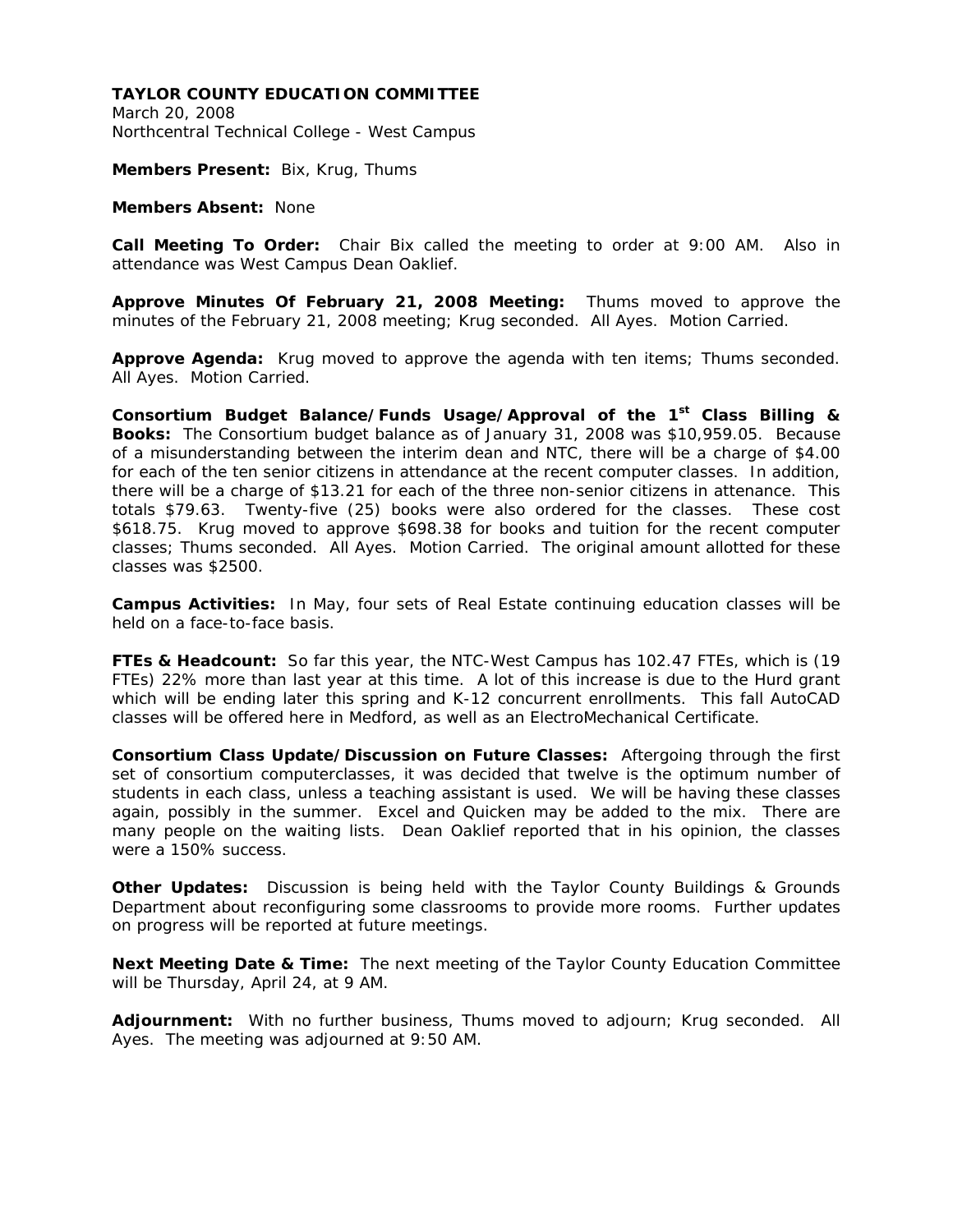February 21, 2008 Northcentral Technical College - West Campus

**Members Present:** Bix, Krug, Thums

**Members Absent:** None

**Call To Order:** Chair Bix called the meeting to order at 9:00 AM. Also present was the Dean of the West Campus, Randy Oaklief.

**Approve Minutes of the January 24, 2008 Meeting:** Thums moved to approve the minutes of the January 24, 2008 meeting; Krug seconded. All Ayes. Motion Carried.

**Approve Agenda:** Thums moved to approve the agenda with ten items; Krug seconded. All Ayes. Motion Carried.

**Consortium Budget Balance/Potential Funds Usage:** The current consortium budget balance is \$10,959.05. Other than the monies to be spent on the computer classes, there were no suggestions for funds usage.

**Campus Activities:** West Campus Dean Oaklief and Vice-President of Learning Doug Jensen met with Gary Stanton of the Economic Development Association to determine what is needed among the local work force. The three areas of need are AutoCAD design, electromechanics, and leadership training. Leadership training will be customized to fit individual company needs. Real estate, insurance, and nursing professionals also need continuing education credits. The local campus will provide four-hour workshops to handle these needs.

**FTEs & Headcount:** NTC as a whole has 7.3% increase in FTEs so far this academic year. Medford is up 15.2% and is currently the fastest growing campus in the district.

**Consortium Classes/Discussion on Proposal to Pay Expenses for Class #1:** Classes started on February 11. All the classes are full with 18 people on the waiting list. Additional classes will definitely be offered. Due a misunderstanding between NTC and the interim director, there will have to be a charge for the first class. Thums moved to use consortium funds to pay the fees for the first class in an amount under \$100 (The exact amount is not known at this time.). Krug seconded. All Ayes. Motion Carried.

**Other Updates:** NTC will have an active, manned booth at the Home Show in March.

**Next Meeting Date & Time:** The next meeting of the Taylor County Education Committee will be Thursday, March 20 at 9:00 AM.

**Adjournment:** With no further business, Krug moved to adjourn; Thums seconded. All Ayes. The meeting was adjourned at 9:48 AM.